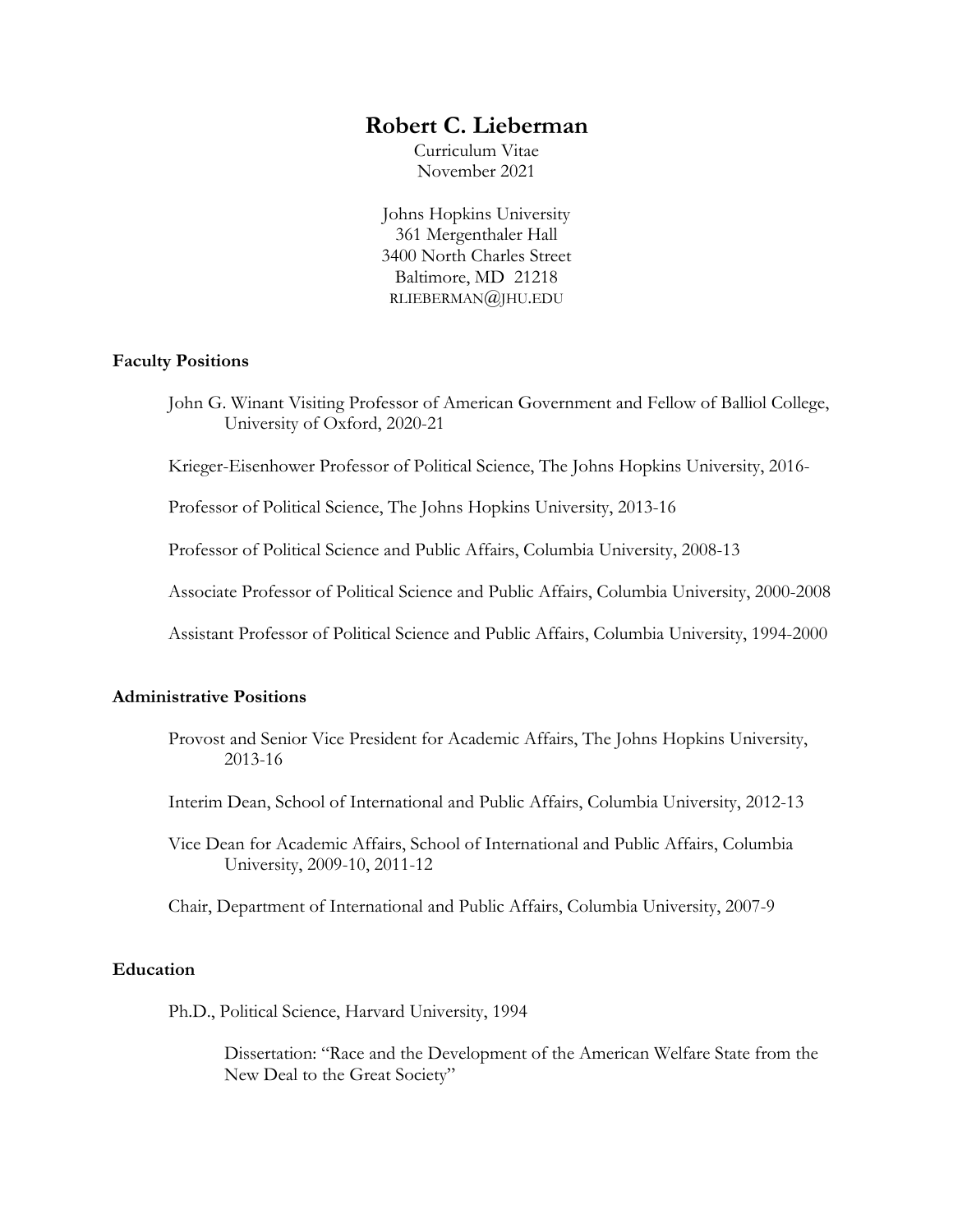Awarded Leonard D. White Award, American Political Science Association, 1995, for the best dissertation in public administration

M.A., Political Science, Harvard University, 1991

B.A., Yale University, *summa cum laude* with Distinction in Political Science, 1986

### **Books**

*Democratic Resilience: Can the United States Withstand Rising Polarization?,* co-edited with Suzanne Mettler and Kenneth M. Roberts, Cambridge University Press, forthcoming

*Four Threats: The Recurring Crises of American Democracy,* with Suzanne Mettler, St. Martin's Press, 2020 (paperback edition, 2021)

*Oxford Handbook of American Political Development,* co-edited with Richard M. Valelly and Suzanne Mettler, Oxford University Press, 2016

*Beyond Discrimination: Racial Inequality in a Post-Racist Era,* co-edited with Fredrick C. Harris, Russell Sage Foundation, 2013

*Democratization in America: A Comparative-Historical Analysis,* co-edited with Desmond King, Gretchen Ritter, and Laurence Whitehead, Johns Hopkins University Press, 2009

*Shaping Race Policy: The United States in Comparative Perspective,* Princeton University Press, 2005 (paperback edition, 2007)

Awarded Best Book Prize, Race, Ethnicity, and Politics Section, American Political Science Association, 2006

*Shifting the Color Line: Race and the American Welfare State,* Harvard University Press, 1998 (paperback edition, 2001)

Awarded Thomas J. Wilson Prize of Harvard University Press, for best first book accepted by the Press, 1997

Awarded President's Book Award of the Social Science History Association, for best first book, 1997

Awarded Lionel Trilling Book Award, Columbia University, for the best book by a Columbia faculty member, 1999

Honorable Mention, Gustavus Myers Outstanding Book Award, Gustavus Myers Program for the Study of Bigotry and Human Rights in North America, 1999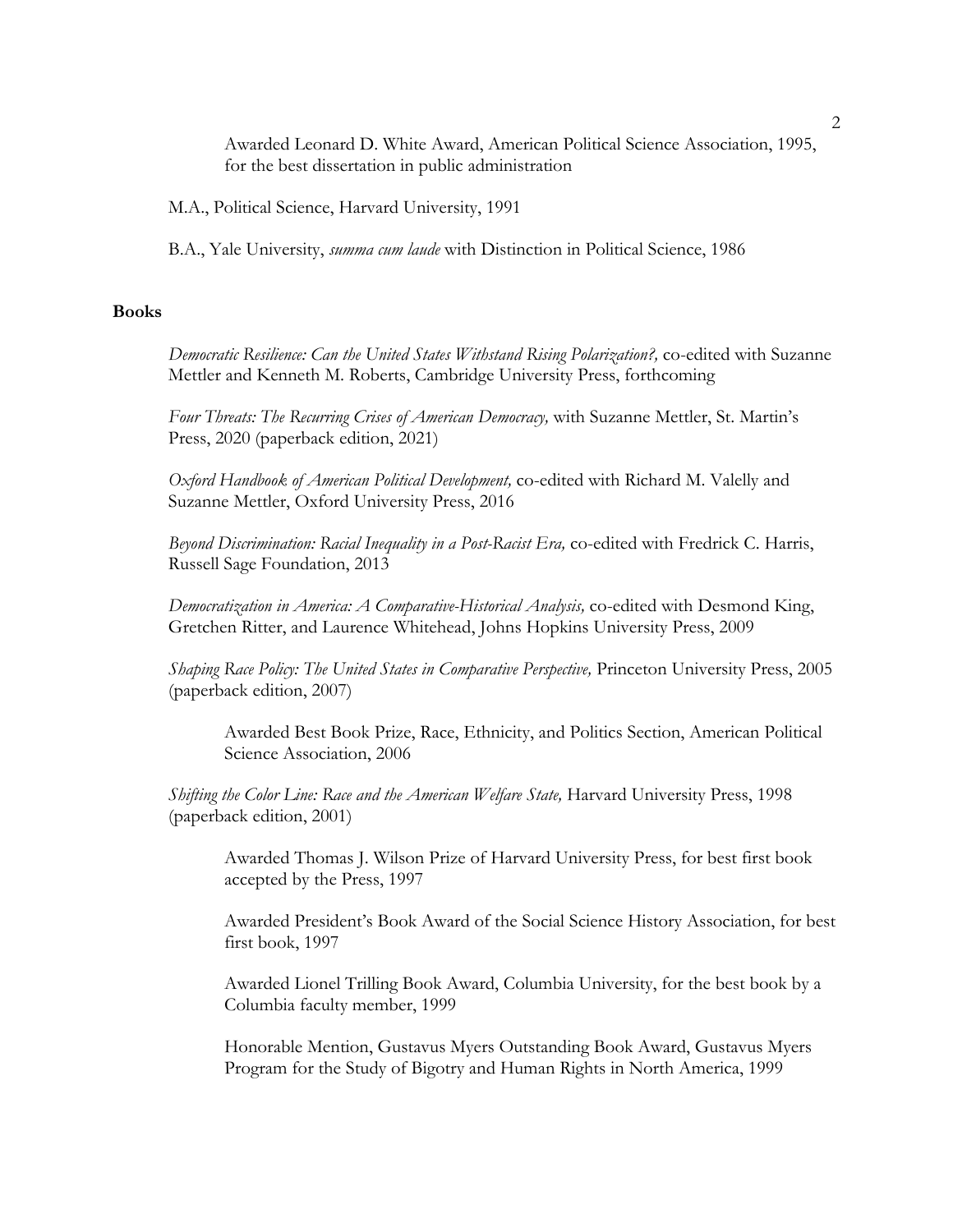### Articles and Book Chapters

"Democratic Vulnerabilities in the United States and Pathways for Reform," issue of *The ANNALS of the American Academy of Political and Social Science,* co-edited with Suzanne Mettler and Thomas B. Pepinsky, forthcoming, 2022

"Preface to the Symposium: Civically Engaged Research and Political Science," with Amy Cabrera Rasmussen, Peter Levine, Valeria Sinclair-Chapman, and Rogers M. Smith, *PS: Political Science and Politics,* forthcoming, https://doi.org/10.1017/S1049096521000755

"'The Latter-Day General Grant': Federal Power and James Meredith's Desegregation of the University of Mississippi," with Desmond King, *Journal of Race, Ethnicity, and Politics* 6, no. 3 (November 2021): 529-64

"APSA Presidential Task Force Report on New Partnerships," with Rogers Smith et al., *PS: Political Science and Politics* 53, no. 4 (October 2020): 847-49

"Trumpism and the Future of American Political Development," in *American Political Development and the Trump Presidency,* ed. Zachary Callen and Philip Rocco (University of Pennsylvania Press, 2020)

"The Trump Presidency and American Democracy: A Historical and Comparative Analysis," with Suzanne Mettler, Thomas B. Pepinsky, Kenneth M. Roberts, and Richard Valley, *Perspectives on Politics* 17, no. 2 (June 2019): 470-79

"Response to 'Spotlight on Promotion Letters': First, Trust Our Own Judgment," *PS: Political Science and Politics* 52, no. 2 (April 2019): 342-43

"The Civil Rights State: How the American State Develops Itself," with Desmond King, in *The Many Hands of the State: Theorizing Political Authority and Social Control,* ed. Kimberly J. Morgan and Ann Shola Orloff (Cambridge University Press, 2017)

"The American State," with Desmond King, in *Oxford Handbook of American Political Development,* ed. Richard M. Valelly, Suzanne Mettler, and Robert C. Lieberman (Oxford University Press, 2016)

"Private Power and American Bureaucracy: The State, the EEOC, and Civil Rights Enforcement," in *Boundaries of the State in U.S. History,* ed. James T. Sparrow, William J. Novak, and Stephen W. Sawyer (University of Chicago Press, 2015)

"Race and Ethnicity in U.S. Social Policy," in *Oxford Handbook of U.S. Social Policy,* ed. Daniel Béland, Christopher Howard, and Kimberly J. Morgan (Oxford University Press, 2015)

"Beyond Discrimination: Racial Inequality in the Age of Obama," with Fredrick C. Harris, in *Beyond Discrimination: Racial Inequality in a Post-Racist Era,* ed. Fredrick C. Harris and Robert C.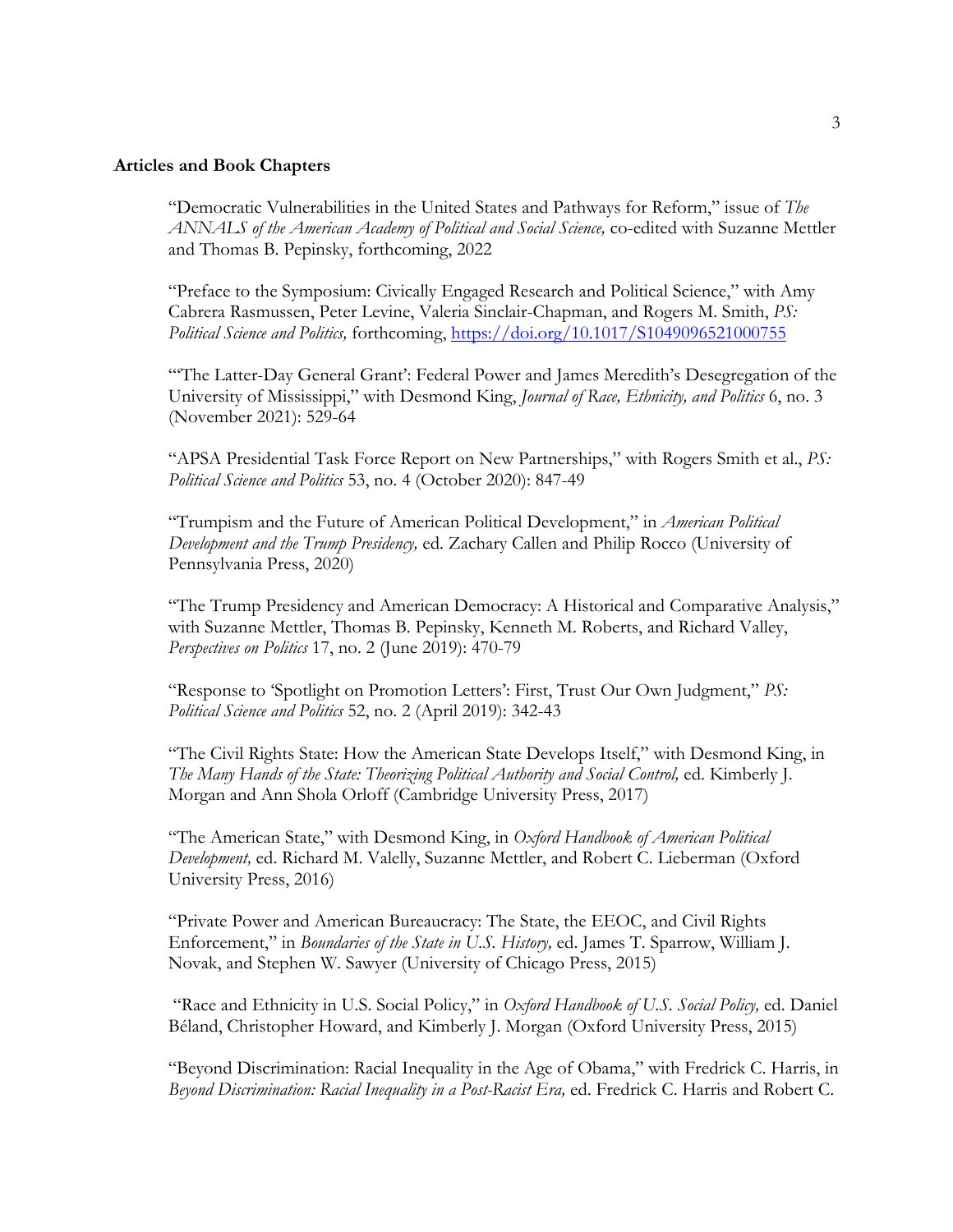Lieberman (Russell Sage Foundation, 2013)

"Ideas and Institutions in Immigrant Political Incorporation," in *Outsiders No More? Models of Immigrant Political Incorporation,* ed. Jennifer Hochschild, Jacqueline Chattopadhyay, Claudine Gay, and Michael Jones-Correa (Oxford University Press, 2013)

"L'État aux États-Unis: Nouvelles perspectives de politique comparée pour en finir avec le mythe de l'État «faible»," with Desmond King, *Revue française de sociologie* 52, no. 2 (July-September 2011): 481-507 (translated into French by Rachel Bouyssou)

"Hidden Convergence: Toward a Historical Comparison of U.S. and U.K. Health Policy," with Howard Glennerster, *Journal of Health Politics, Policy and Law* 36, no. 1 (February 2011): 5- 31.

"Ideas and Institutions in Race Politics," in *Ideas and Politics in Social Science Research,* ed. Daniel Béland and Robert Henry Cox (Oxford University Press, 2011)

"The Politics of United States Foreign Policy Under Barack Obama," *Revista de Ciencia Política* (Santiago) 29, no. 3 (2009): 829-45

"American State Building: The Theoretical Challenge," with Desmond King, in *The Unsustainable American State,* ed. Lawrence R. Jacobs and Desmond King (Oxford University Press, 2009)

"Civil Rights and the Democratization Trap: The Public-Private Nexus and the Building of American Democracy," in *Democratization in America: The United States as a Democratizing Nation,* ed. Desmond King, Robert C. Lieberman, Gretchen Ritter, and Laurence Whitehead (Johns Hopkins University Press, 2009)

"Democratization in America: American Political Development as a Process of Democratization," with Desmond King, in *Democratization in America: The United States as a Democratizing Nation,* ed. Desmond King, Robert C. Lieberman, Gretchen Ritter, and Laurence Whitehead (Johns Hopkins University Press, 2009)

"Die Wurzeln der »Affirmative Action« Antidiskriminierungspolitik in den USA und Europa," *Transit: Europäische Revue* 37 (Summer 2009): 69-83 (translated into German by Karl-Heinz Siber)

"Ironies of State Building: A Comparative Perspective on the American State," with Desmond King, *World Politics* 61, no. 3 (July 2009): 547-88

"Rejoinder to Mearsheimer and Walt," *Perspectives on Politics* 7, no. 2 (June 2009): 275-81

"The 'Israel Lobby' and American Politics," *Perspectives on Politics* 7, no. 2 (June 2009): 235-57

"The City and Exceptionalism in American Political Development," in *The City in American*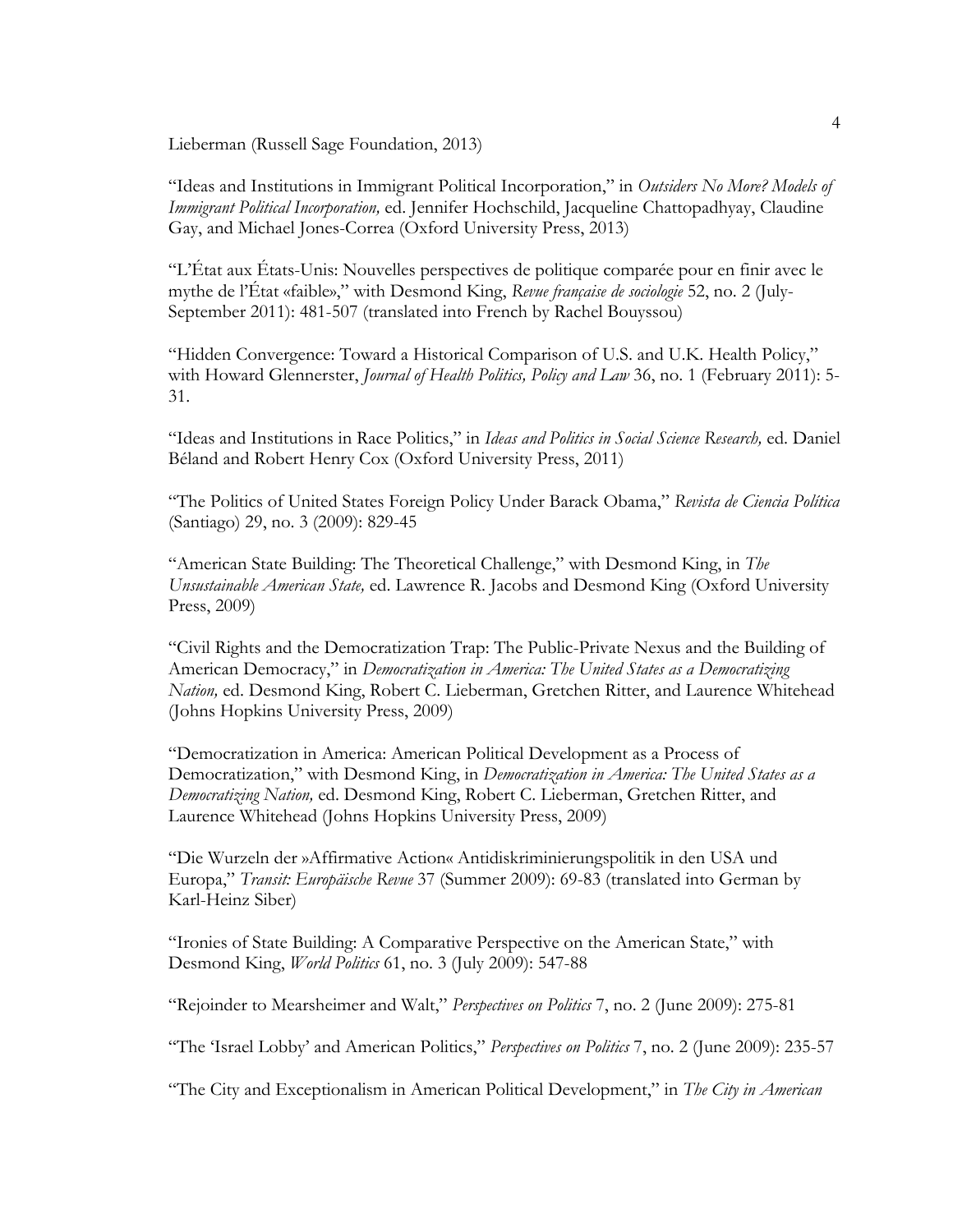*Political Development,* ed. Richardson Dilworth (Routledge, 2009)

"Finding the American State: Transcending the 'Statelessness' Account," with Desmond King, *Polity* 40, no. 3 (July 2008): 368-78.

"Legacies of Slavery?: Race and Historical Causation in American Political Development," in *Race and American Political Development,* ed. Joseph Lowndes, Julie Novkov, and Dorian T. Warren (Routledge, 2008)

"'The Storm Didn't Discriminate': Katrina and the Politics of Color Blindness," *Du Bois Review* 3, no. 1 (March 2006): 7-22

"Disenfranchisement and Its Impact on Public Policy," in *The Voting Rights Act: Securing the Ballot,* ed. Richard M. Valelly (CQ Press, 2006)

"Race, State, and Policy: The Development of Employment Discrimination Policy in the United States and Britain," in *Ethnicity, Social Mobility, and Public Policy in the United States and the United Kingdom,* ed. Glenn Loury, Tariq Modood, and Steven Teles (Cambridge University Press, 2005)

"Diversity in U.S. Social Insurance: A Historical Overview," in *Strengthening Community: Social Insurance in a Diverse America,* ed. Kathleen Buto, Martha Priddy Patterson, William E. Spriggs, and Maya Rockeymoore (National Academy of Social Insurance, 2004)

"Race and the Limits of Solidarity: American Welfare State Development in Comparative Perspective," in *Race and the Politics of Welfare Reform,* ed. Sanford F. Schram, Joe Soss, and Richard C. Fording (University of Michigan Press, 2003)

"Weak State, Strong Policy: Paradoxes of Race Policy in the United States, Great Britain, and France," *Studies in American Political Development* 16, no. 2 (October 2002): 138-61

"Ideas, Institutions, and Political Order: Explaining Political Change," *American Political Science Review* 96, no. 4 (December 2002): 697-712

Reprinted in *Public Policy,* ed. Peter Hupe and Michael Hill (Sage Publications, 2012)

Reprinted in *Institutionalism,* ed. B. Guy Peters and Jon Pierre (Sage Publications, 2007)

"Political Institutions and the Politics of Race in the Development of Modern Welfare States," in *Restructuring the Welfare State: Political Institutions and Policy Change,* ed. Bo Rothstein and Sven Steinmo (Palgrave Macmillan, 2002)

Reprinted in *Welfare States: Construction, Deconstruction, Reconstruction,* ed. Stephan Leibfried and Steffen Mau (Edward Elgar, 2008)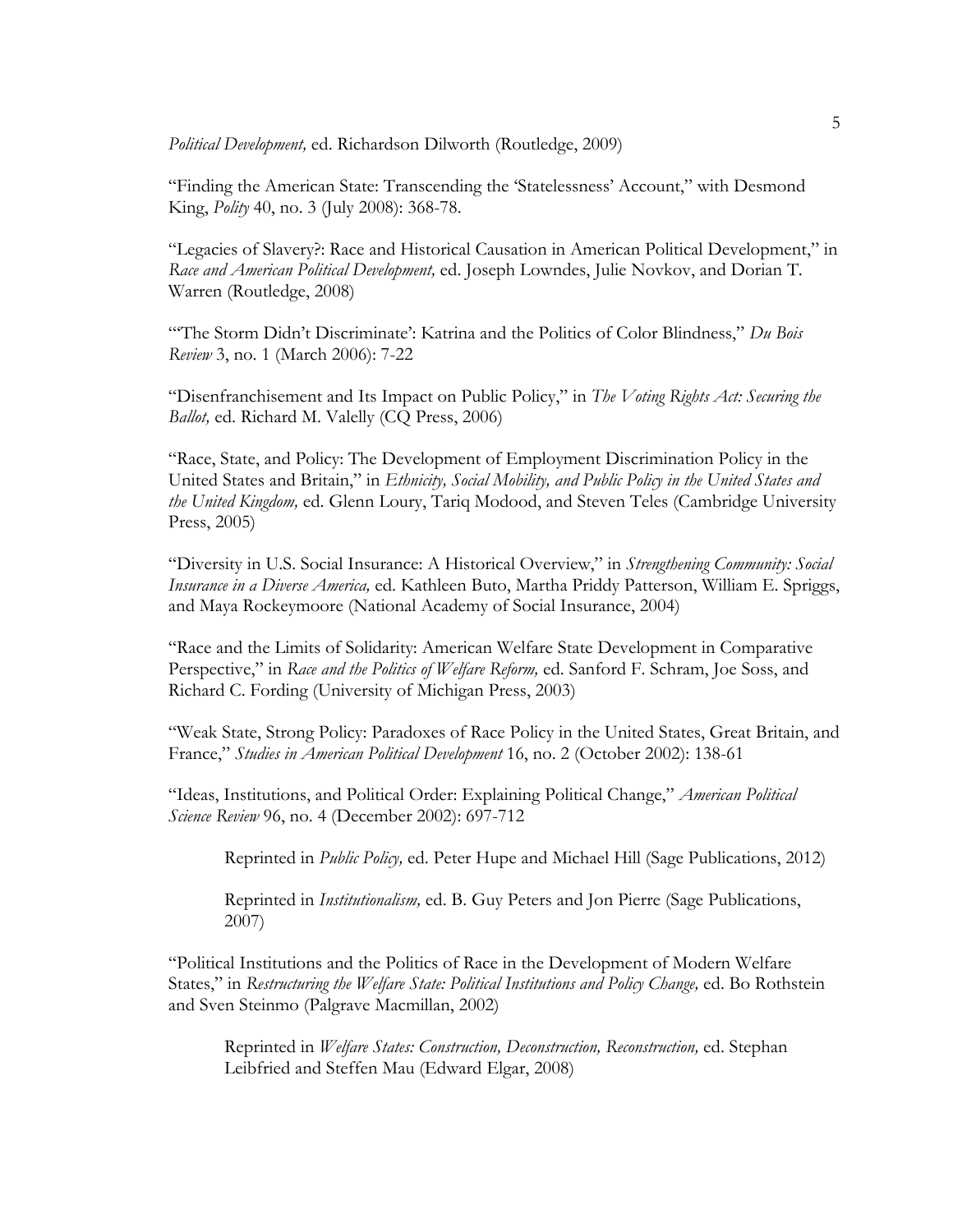"A Tale of Two Countries: The Politics of Color-Blindness in France and the United States," *French Politics, Culture, and Society* 19, no. 3 (Fall 2001): 32-59

Reprinted in *Race in France: Interdisciplinary Perspectives on the Politics of Difference,* ed. Herrick Chapman and Laura Frader (Berghahn Books, 2004)

"American Federalism, Race, and the Administration of Welfare," with John S. Lapinski, *British Journal of Political Science* 31, no. 2 (April 2001): 303-29

"Looking Inward, Looking Outward: The Politics of State Welfare Innovation Under Devolution," with Greg M. Shaw, *Political Research Quarterly* 53, no. 2 (June 2000) 215-40

Awarded Best Paper Award, Federalism and Intergovernmental Relations Section, American Political Science Association, 1997

"Political Time and Policy Coalitions: Structure and Agency in Presidential Power," in *Presidential Power: Forging the Presidency for the Twenty-First Century,* ed. Robert Y. Shapiro, Martha Joynt Kumar, and Lawrence R. Jacobs (Columbia University Press, 2000)

"Race, Institutions, and the Administration of Social Policy," *Social Science History* 19, no. 4 (Winter 1995): 511-42

"Race and the Organization of Welfare Policy," in *Classifying by Race,* ed. Paul E. Peterson (Princeton University Press, 1995)

"Social Construction," *American Political Science Review* 89, no. 2 (June 1995): 437-41

"The Freedmen's Bureau and the Politics of Institutional Structure," *Social Science History* 18, no. 3 (Autumn 1994): 405-37

## **Working Papers and Work in Progress**

*Enforcing Equality: Building America's Civil Rights State,* with Desmond King

"Trumpism and American Democracy: History, Comparison, and the Predicament of Liberal Democracy in the United States," with Suzanne Mettler, Thomas B. Pepinsky, Kenneth M. Roberts, and Richard M. Valelly, https://papers.ssrn.com/sol3/papers.cfm?abstract\_id=3028990

"Public and Private in American State-Building: The Interstate Commerce Act of 1887," with Sean Farhang

"Ironies of State Building: A Comparative Perspective on the American State," with Desmond King, Transformations of the State Collaborative Research Center, University of Bremen, TranState Working Paper #73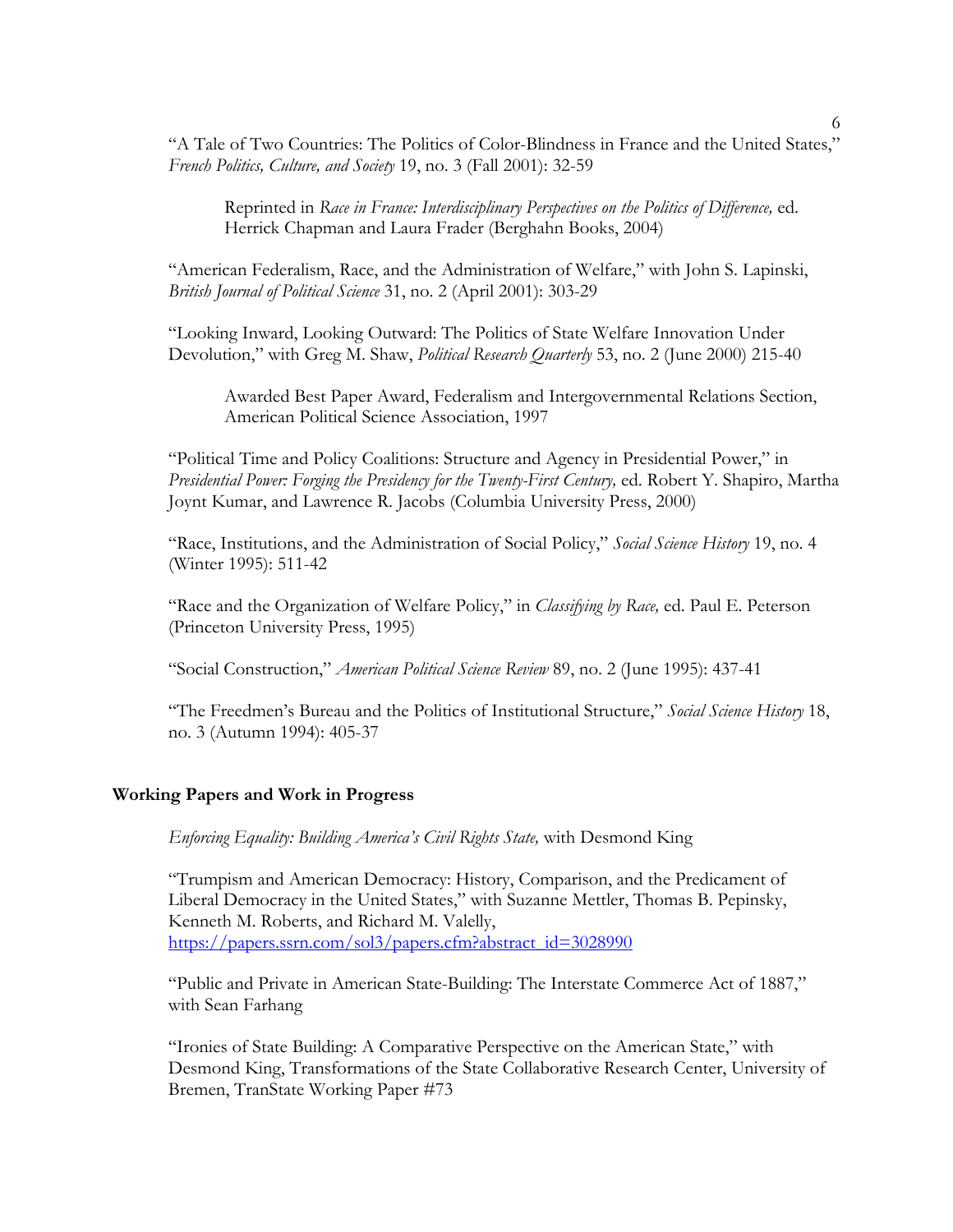"Race, State, and Inequality in the United States, Great Britain, and France," Russell Sage Foundation Working Paper #149; SIPA (Columbia University) Working Paper #5

"Constructing Race Policy in the United States and Great Britain: History and Politics in the Development of Employment Discrimination Policy," Russell Sage Foundation Working Paper # 147, http://www.russellsage.org/publications/working\_papers/lieberman.doc

"Race and the Organization of Social Policy," Center for American Political Studies (Harvard University) Occasional Paper 92-13

## **Book Reviews and General-Interest Publications**

"Four Deadly Threats to American Democracy Are Raging All At Once," with Suzanne Mettler, *Los Angeles Times,* November 17, 2020

"A Plot Against an Embattled Governor? Militias Disrupting Elections? It Happened in the 1850s—And Holds a Lesson For Today," with Suzanne Mettler, *TIME,* October 14, 2020, https://time.com/5900218/governor-plot-slavery-history/

"The Fragile Republic," with Suzanne Mettler, *Foreign Affairs* 99, no. 5 (September/October 2020): 182-95

Review of *Disenfranchising Democracy: Constructing the Electorate in the United States, the United Kingdom, and France,* by David A. Bateman, *Perspectives on Politics* 18, no. 2 (June 2020): 624-236

"The Return of Racism? Race and Inequality After Charlottesville," with Fredrick C. Harris, *Foreign Affairs,* August 21, 2017 [https://www.foreignaffairs.com/articles/unitedstates/2017-08-21/return-racism]

"Racial Inequality After Racism: How Institutions Hold Back African Americans," with Fredrick C. Harris, *Foreign Affairs* 94, no. 2 (March/April 2015): 9-20

Review of *Not Even Past: Barack Obama and the Burden of Race,* by Thomas J. Sugrue, *Political Science Quarterly* 126 (2011): 136-37

"Why the Rich Are Getting Richer: American Politics and the Second Gilded Age," Review of *Winner-Take-All Politics: How Washington Made the Rich Richer — And Turned Its Back on the Middle Class,* by Jacob S. Hacker and Paul Pierson, *Foreign Affairs* 90, no. 1 (January/February 2011): 154-58

Review of *Equality and Transparency: A Strategic Perspective on Affirmative Action in American Law,* by Daniel Sabbagh, *Perspectives on Politics* 7 (2009): 191-3

"Case History," Review essay on *Case Study Research: Principles and Practices,* by John Gerring,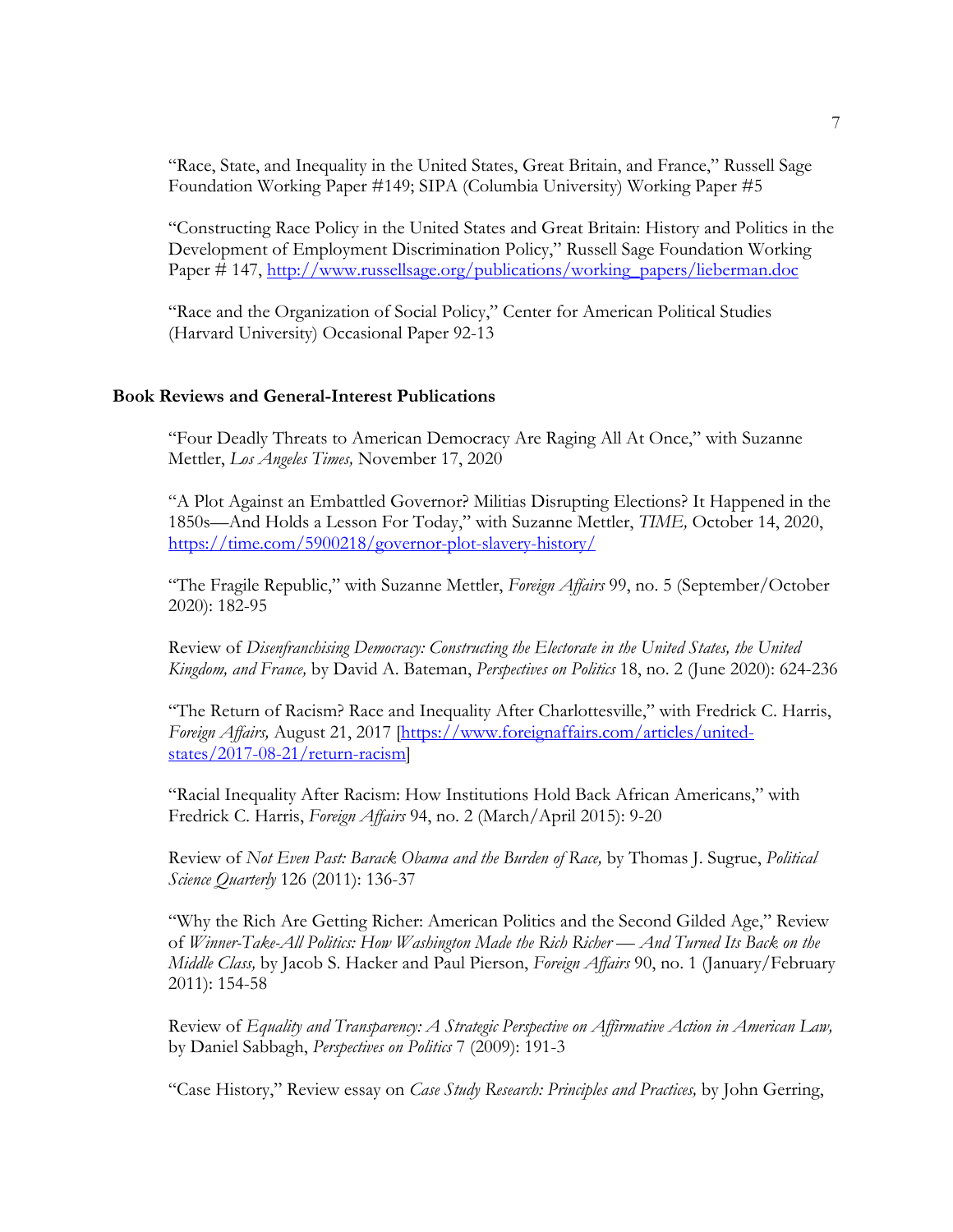*Historical Methods* 41 (2008): 179-82

Review of *Race and the Making of American Liberalism,* by Carol A. Horton, *Journal of Politics* 69 (2007): 885-86

"Goo-Goos in Paradise," Review essay on *Government Matters: Welfare Reform in Wisconsin,* by Lawrence M. Mead; *The Welfare Marketplace: Privatization and Welfare Reform,* by M. Byrna Sanger; and *Promoting Welfare?: Government Information Policy and Social Citizenship,* by Penny Leonard, *Journal of Public Administration Research and Theory* 15 (2005): 475-81

Review of *The Achievement of American Liberalism: The New Deal and its Legacies,* ed. William H. Chafe, *Journal of American History* 91 (2004): 304-5

Review of *Praxis for the Poor: Piven and Cloward and the Future of Social Science in Social Welfare,* by Sanford F. Schram, *Perspectives on Politics* 1 (2003): 791-92

Review of *Welfare Policymaking in the States: The Devil in Devolution,* by Pamela Winston, *Political Science Quarterly* 118 (2003): 140-42

Review of *The New Politics of the Welfare State,* ed. Paul Pierson, *Political Science Quarterly* 117 (2002): 525-26

Review of *Bitter Fruit: The Politics of Black-Korean Conflict in New York City,* by Claire Jean Kim, *Journal of American History* 88 (2002): 1625

"Clinton's Domestic Policy Legacy: Politics Over Substance," *USA Today* online edition, 17 November 2000, http://www.usatoday.com/news/comment/columnists/clinton/clinton3.htm

Review of *Why Americans Hate Welfare: Race, Media, and the Politics of Antipoverty Policy,* by Martin Gilens, *The American Prospect* 11, no. 15 (June 19-July 3, 2000): 94-95

Review of *Running Steel, Running America: Race, Economic Policy, and the Decline of Liberalism,* by Judith Stein, H-Pol, H-Net Reviews, February 1999, http://www2.h-net.msu.edu/reviews/showrev.cgi?path=11390920656951

Review of *Welfare in America: How Social Science Fails the Poor,* by William M. Epstein, *Social Forces* 77 (1999): 1202-3

Review of *Bureaucracy and Self-Government: Reconsidering the Role of Public Administration in American Politics,* by Brian J. Cook, *Political Science Quarterly* 113 (1998): 331-32

"Orwell's Poor and Ours," *The American Prospect* 24 (Winter 1996): 90-94; reprinted as "A Lack of Opportunity Causes Poverty," in *Poverty: Opposing Viewpoints* (Greenhaven Press, 1998)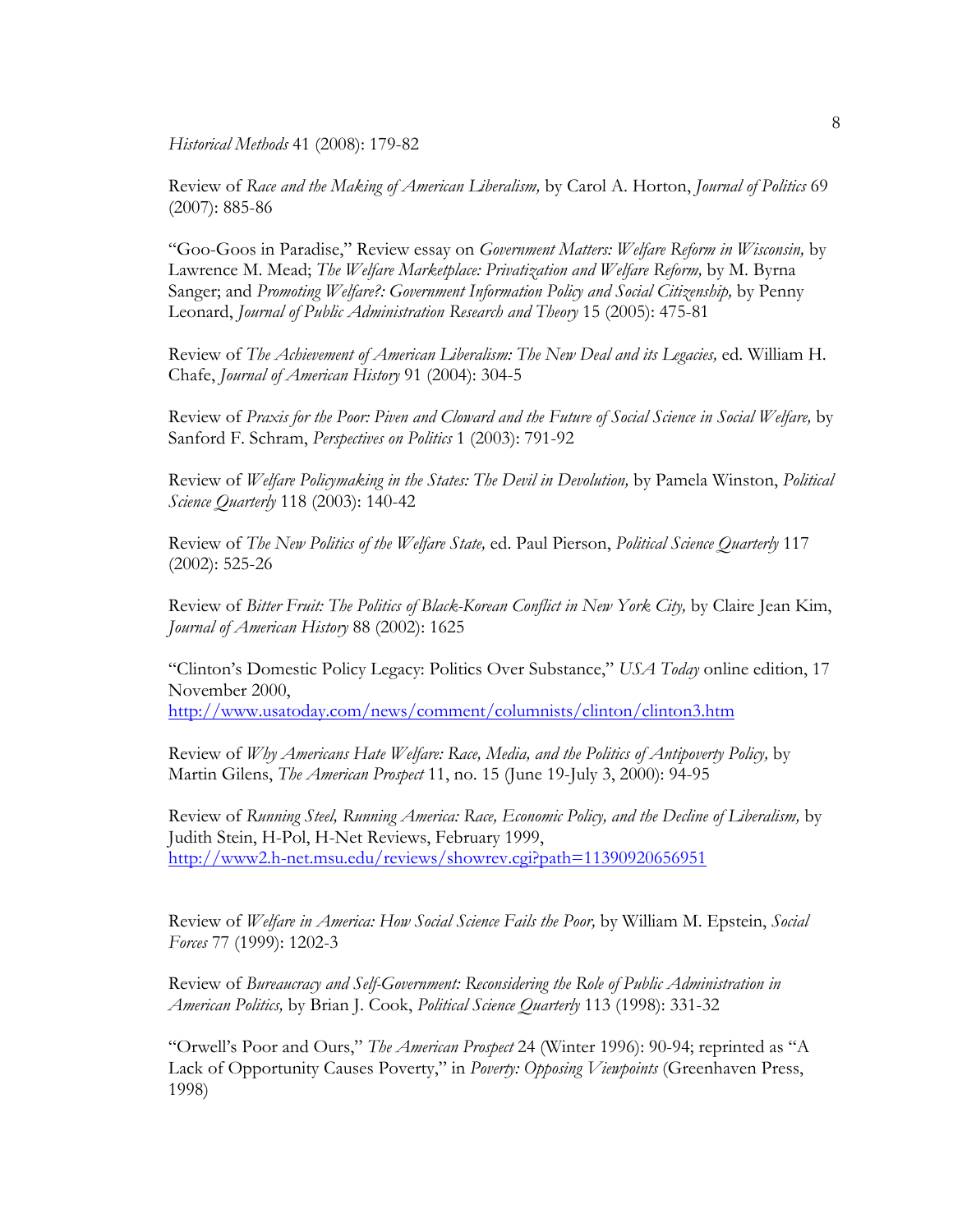# **Fellowships and Awards**

| Dean's Teaching Award, Johns Hopkins University, 2018                                                                                              |
|----------------------------------------------------------------------------------------------------------------------------------------------------|
| Bellagio Center Conference Grant, "The Future of Global Public Policy Education,"                                                                  |
| Rockefeller Foundation, 2010-11                                                                                                                    |
| Sabbatical Fellowship, American Philosophical Society, 2010-11                                                                                     |
| Russell Sage Foundation, Grant for Conference on "Racial Inequality in a Post-Racial                                                               |
| World?," 2009                                                                                                                                      |
| Best Book in Public Policy Award, Race, Ethnicity, and Politics Section, American Political<br>Science Association, for Shaping Race Policy, 2006, |
| Summer Stipend, National Endowment for the Humanities, 2004                                                                                        |
| Seed Grant, Institute for Social and Economic Research and Policy, Columbia University,                                                            |
| "The Strength of the Weak State," with Sean Farhang                                                                                                |
| Fellowship, Radcliffe Institute for Advanced Study, Harvard University, 2001-2 (declined)                                                          |
| Lionel Trilling Book Award, Columbia University (best book by a Columbia faculty<br>member), for Shifting the Color Line, 1999                     |
| Honorable Mention, Gustavus Myers Outstanding Book Award, Gustavus Myers Program                                                                   |
| for the Study of Bigotry and Human Rights in North America, for Shifting the Color                                                                 |
| Line, 1999                                                                                                                                         |
| German Marshall Fund of the United States, Research Fellowship, 1998-99                                                                            |
| Visiting Scholar, Russell Sage Foundation, 1998-99                                                                                                 |
| Moody Grant, Lyndon Baines Johnson Foundation (for research at the Lyndon B. Johnson                                                               |
| Presidential Library), 1998                                                                                                                        |
| President's Book Award, Social Science History Association (best first book), for Shifting the                                                     |
| Color Line, 1997                                                                                                                                   |
| Thomas J. Wilson Prize, Harvard University Press (best first book), for Shifting the Color Line,                                                   |
| 1997                                                                                                                                               |
| Best Paper Award, Section on Federalism and Intergovernmental Relations, American                                                                  |
| Political Science Association, for "State Welfare Politics and the Shifting Ground of                                                              |
| American Federalism," 1997, with Greg M. Shaw                                                                                                      |
| Leonard D. White Award, American Political Science Association (best dissertation in the                                                           |
| field of public administration), 1995                                                                                                              |
| Columbia University Council on Research in the Social Sciences, Summer Research Grants,<br>1996, 1997                                              |
| Mellon Dissertation Completion Fellowship, 1993-94                                                                                                 |
| Mellon Dissertation Research Fellowship, 1991-92                                                                                                   |
| Danforth Center Teaching Award, Harvard University, 1991                                                                                           |
| National Science Foundation Graduate Fellowship, 1988-1993                                                                                         |
| Phi Beta Kappa, 1985                                                                                                                               |
|                                                                                                                                                    |

# **Teaching Experience**

Graduate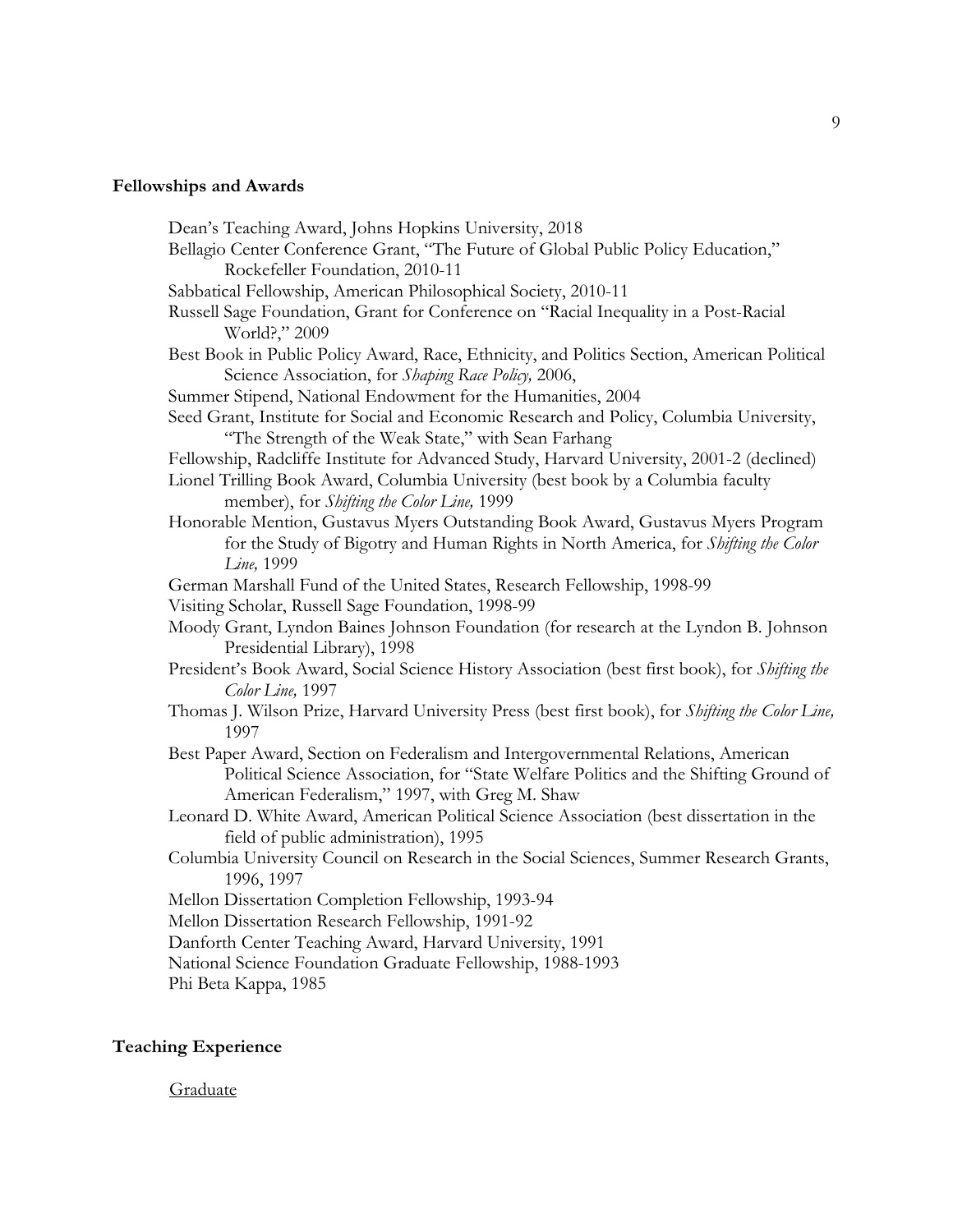The Development of American Political Institutions, Johns Hopkins University American Political Development, Johns Hopkins University American Politics and Public Policy, Columbia University The American Welfare State, Columbia University Comparative Public Policy, Columbia University Political Science Dissertation Seminar, Columbia University The Political Environment of Public Affairs/Politics of Policymaking, Columbia University Race, Ethnicity, and Public Policy, Columbia University Workshop in Applied Policy Analysis, Columbia University

#### Undergraduate

Introduction to Social Policy and Inequality: Baltimore and Beyond, Johns Hopkins University Capstone Seminar in Social Policy, Johns Hopkins University The Future of American Democracy, Johns Hopkins University Introduction to American Politics, Johns Hopkins University The Politics of Public Policy, Johns Hopkins University American Politics and Social Welfare Policy, Columbia University American Politics and Government, Columbia University Constitutional Democracy in America, Harvard University The Development of the Modern State, Harvard University (teaching assistant)

### 1B**Professional Service**

| Advisory Board, Centennial Center for Political Science and Public Affairs, American                       |
|------------------------------------------------------------------------------------------------------------|
| Political Science Association, 2021-                                                                       |
| Council, Politics and History Section, American Political Science Association, 1999-2001,                  |
| $2021 -$                                                                                                   |
| Editorial Advisory Board, <i>Political Development: Comparative Perspectives</i> (book series), University |
| of Toronto Press, 2019-                                                                                    |
| Editorial Board, Social Science History, 1998-2001, 2018-                                                  |
| Chair, Task Force on New Partnerships, American Political Science Association, 2017-19                     |
| University Advisory Board, Coursera, 2015-16                                                               |
| Chair, Excellence in Mentoring Award Selection Committee, Public Policy Section,                           |
| American Political Science Association, 2013                                                               |
| Chair, Committee on the APSR, Politics and History Section, American Political Science                     |
| Association, 2010-11                                                                                       |
| J. David Greenstone Book Prize Committee, Politics and History Section, American Political                 |
| Science Association, 2009-10                                                                               |
| Academic Advisory Committee, Rothberg International School, Hebrew University of                           |
| Jerusalem, 2009-13                                                                                         |
| Publications Committee, Social Science History Association, 2008-11 (Chair, 2010-11)                       |
| Co-Program Chair, Policy History Conference, 2008                                                          |
|                                                                                                            |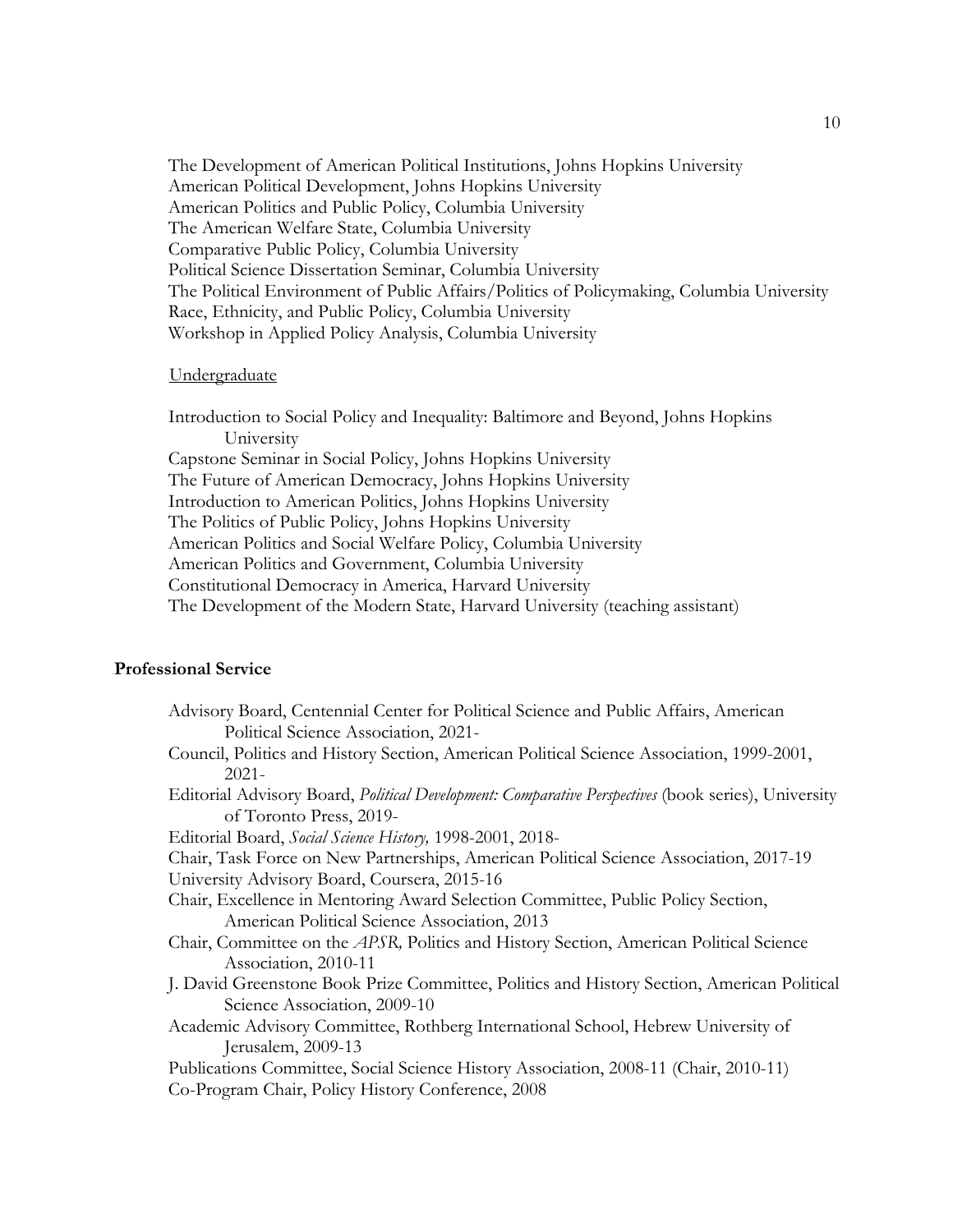Co-Program Chair, Social Science History Association Annual Meeting, 2007 Leonard D. White Award Committee, American Political Science Association, 2006-7 Editorial Board, *Polity,* 2005-2020 Honors Examiner, Department of Political Science, Swarthmore College, 2005-7, 2017 Section Head, Social Policy, Midwest Political Science Association Annual Meeting, 2005 Nominations Committee, Politics and History Section, American Political Science Association, 2004 (chair), 2008 Executive Committee, Social Science History Association, 2003-2006 President's Book Award Committee, Social Science History Association, 1997-98 Manuscript reviewer for *American Journal of Political Science, American Journal of Sociology, American Political Science Review, American Politics Research, British Journal of Political Science, Comparative Politics, Du Bois Review, Economics and Politics, Feminist Economics, Governance, Journal of American History, Journal of Policy History, Journal of Politics, Perspectives on Politics, PS: Political Science and Politics, Policy Studies Journal, Political Analysis, Political Communication, Political Research Quarterly, Political Science Quarterly, PS: Political Science and Politics, Public Administration Review, Publius, Social Politics, Social Science History, Social Science Quarterly, Studies in American Political Development, World Politics,* Cambridge University Press, University of Chicago Press, Columbia University Press, Cornell University Press, Harvard University Press, McGraw-Hill, University of Michigan Press, University of North Carolina Press, W. W. Norton, Oxford University Press, Princeton University Press, Routledge, Russell Sage Foundation, St. Martin's Press, State University of New York Press

Proposal reviewer for National Endowment for the Humanities; National Science Foundation; Russell Sage Foundation

### **University and Department Service**

Academic Advisory Board, SNF Agora Institute, Johns Hopkins University, 2018- Special Advisor for Social Sciences to the Dean of the Krieger School of Arts and Sciences, Johns Hopkins University, 2018-19 Review Committee, Center for Africana Studies, Johns Hopkins University, 2018 Steering Committee, 21<sup>st</sup> Century Cities Initiative, Johns Hopkins University, 2017-Agora Institute Director Search Committee, Johns Hopkins University, 2017-19 Faculty Advisory Committee, Krieger School of Arts and Sciences, Johns Hopkins University, 2017-20 Faculty Co-Director and Co-Founder, Johns Hopkins Workshop on Inequality and Social Policy, 2017- Committee on Social Policy, Johns Hopkins University, 2017- Vice Dean for Academic Affairs, School of International and Public Affairs, 2009-10, 2011- 12 Strategic Planning Committee, School of International and Public Affairs, 2008-10 University Task Force on Faculty Development, 2008-9 Manhattanville Planning Committee, School of International and Public Affairs, 2007-8 Co-Chair, Curriculum Review Committee, School of International and Public Affairs, 2007-8

11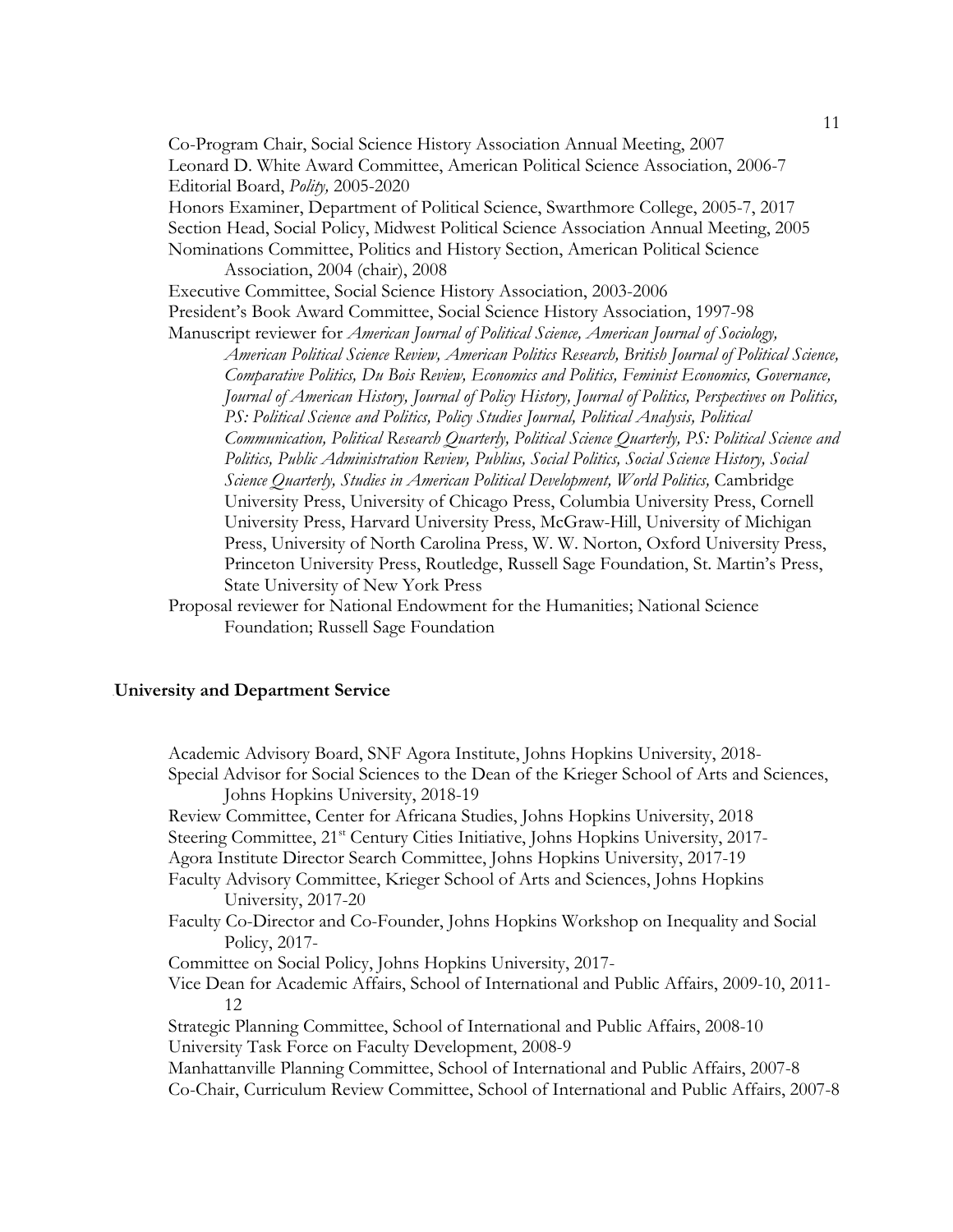- Chair, Department of International and Public Affairs, 2007-9
- Columbia University institutional representative to the Association for Public Policy Analysis and Management, 2007-13
- Selection Committee, Presidential Awards for Outstanding Teaching, 2006-9 (chair, 2008-9)
- Internal Review Committee, Department of Art History and Archaeology, 2006-7
- Search Committee for Dean, School of International and Public Affairs, 2006-8
- Search Committee for Associate Provost for Work-Life Issues, 2006-7
- University Faculty Quality of Life Committee, 2006-12
- Chair, Graduate Admissions Committee, Department of Political Science, 2006-7
- Chair, Minority Politics Search Committee, Department of Political Science, 2005-7
- Chair, Management Search Committee, School of International and Public Affairs, Columbia University, 2005
- University Accreditation Steering Committee, Subcommittee on Organization and Resources, 2004-5
- Chair, American/African-American Politics Search Committee, Department of Political Science, 2004-5
- Chair, Senior Science and Technology Policy Search Committee, School of International and Public Affairs, Columbia University, 2004-5
- Social Policy Concentration Director, School of International and Public Affairs, Columbia University, 2003-10
- Seed Grant Selection Committee, Institute for Social and Economic Research and Policy, 2003-4
- Committee on Instruction, School of International and Public Affairs, 2003-12
- Fellowship Selection Committee, Center for Historical Social Science, Institute for Social and Economic Research and Policy, 2000
- Executive Committee, Columbia University Policy Consortium, 2000-4
- Professional Conduct Task Force, School of International and Public Affairs, Columbia University, 1999-2000
- Steering Committee, MPA in Community Development, School of International and Public Affairs, Columbia University, 1999-2000
- African-American Politics Search Committee, Department of Political Science and Institute for Research in African-American Studies, Columbia University, 1999-2000
- SIPA Online Advisory Committee, School of International and Public Affairs, 1999-2000
- Advisory Board, Institute for Children and Family Policy, Columbia University, 1998-
- American Politics/Financial Management Search Committee, School of International and Public Affairs, Columbia University, 1997-98
- Asian-American Studies Search Committee, Columbia University, 1997-98
- American Politics Comprehensive Exams Committee, Department of Political Science, Columbia University, 1997-98
- Curriculum Review Task Force, School of International and Public Affairs, Columbia University, 1997-98
- Dissertation Proposal Review Committee, Department of Political Science, Columbia University, 1995-97
- American Politics Search Committee, Department of Political Science, Columbia University, 1995-96
- MPA Admissions Committee, School of International and Public Affairs, Columbia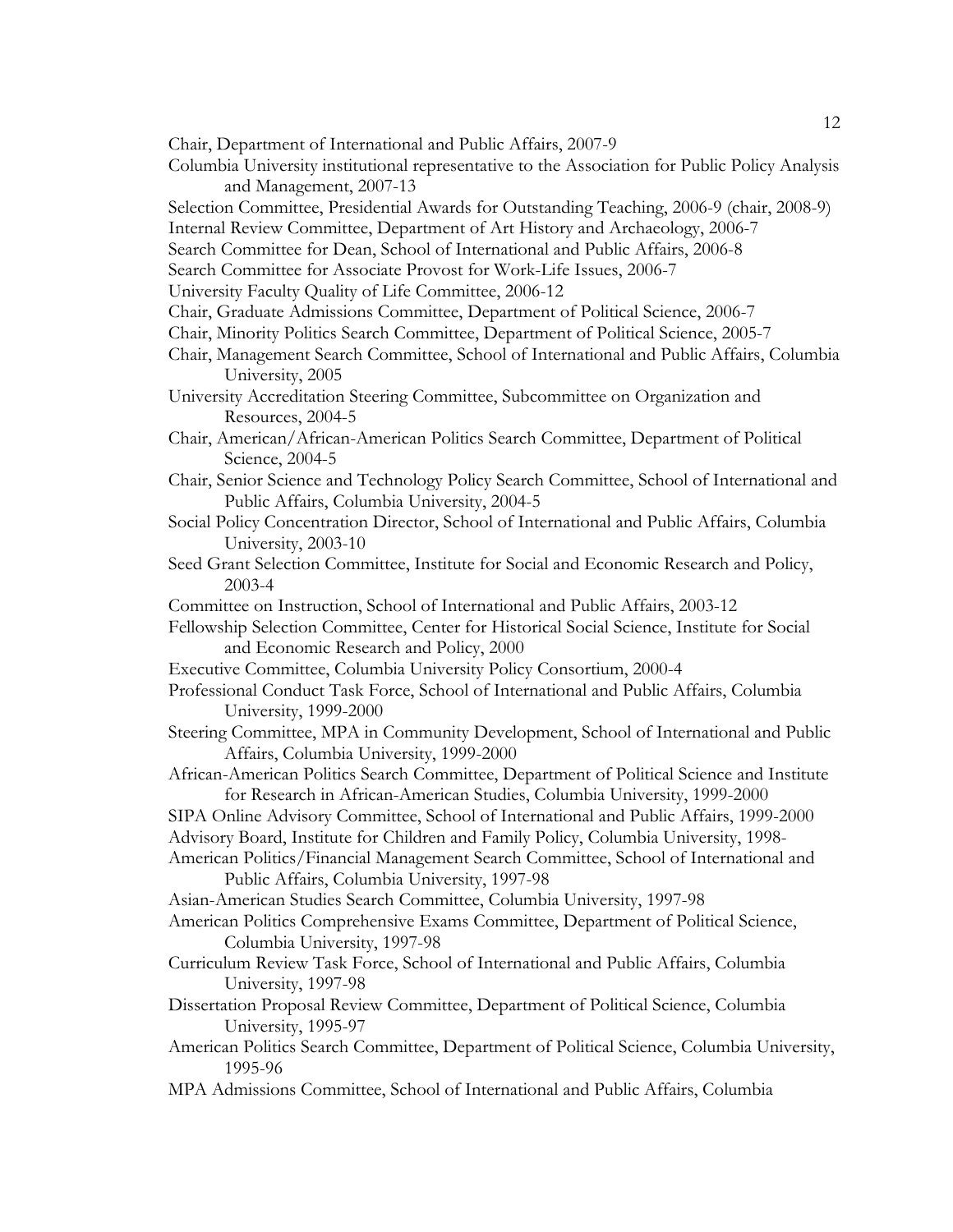University, 1994-96, 1997-98

Minority Student Recruitment Task Force, School of International and Public Affairs, Columbia University, 1994-95

### **Conference Participation**

American Political Science Association (various years) Roundtable on *Shaping Race Policy* (2006) Social Science History Association (various years) Program Co-Chair (2007) Roundtable on *Shifting the Color Line* (1998) Midwest Political Science Association (various years) Policy History Conference (various years) Program Co-Chair (2008) Law and Society Association, Washington, D.C., 2019 Democratic Resilience in the United States, sponsored by the American Democracy Collaborative, Cornell University, November 2019 (co-organizer) Political Institutions and Challenges to Democracy, Freeman-Spogli Institute and Social Science Research Council, New York, N.Y., January-February 2019 A Republic, If We Can Keep It, conference co-sponsored by the Cornell Center for the Study of Inequality and New America, Washington, D.C., April 2018 (co-organizer) Race and Inequality in America: The Kerner Commission at 50, Haas Institute for a Fair and Inclusive Society, and 21<sup>st</sup> Century Cities Initiative, Johns Hopkins University, February-March 2018 (co-organizer) Workshop on Challenges to American Democracy in Historical and Comparative Perspective, Cornell University, June 2017 (co-organizer) *Black Power* at 50: A Conference in Honor of Charles V. Hamilton and Dona Cooper Hamilton, Columbia University, October 2016 Workshop on American, British, and Canadian Political Development, University of Toronto, September-October 2016; October 2017 (co-organizer); September 2018 (co-organizer) Symposium on Race, Law, and the American State, University of Michigan Law School, April 2014 Workshop on Ethnicity and State Capacity, Weatherhead Center for International Affairs, Harvard University, October 2013 Representation & Governance: A Conference in Honor of David Mayhew, Yale University, May 2013 Conference on Governing the Federal Reserve, Nuffield College, Oxford, October 2012 Seminar on Building State Capacity: The Other Side of Political Development, Radcliffe Institute for Advanced Study, Harvard University, May 2012 Conference on the Future of Global Public Policy Education, Bellagio Center, June 2011 (organizer) Symposium on Presidential Influence over Administrative Action, Recent Developments, Fordham Law School, November 2010 Symposium on the State in U.S. History, Remarque Institute, New York University, October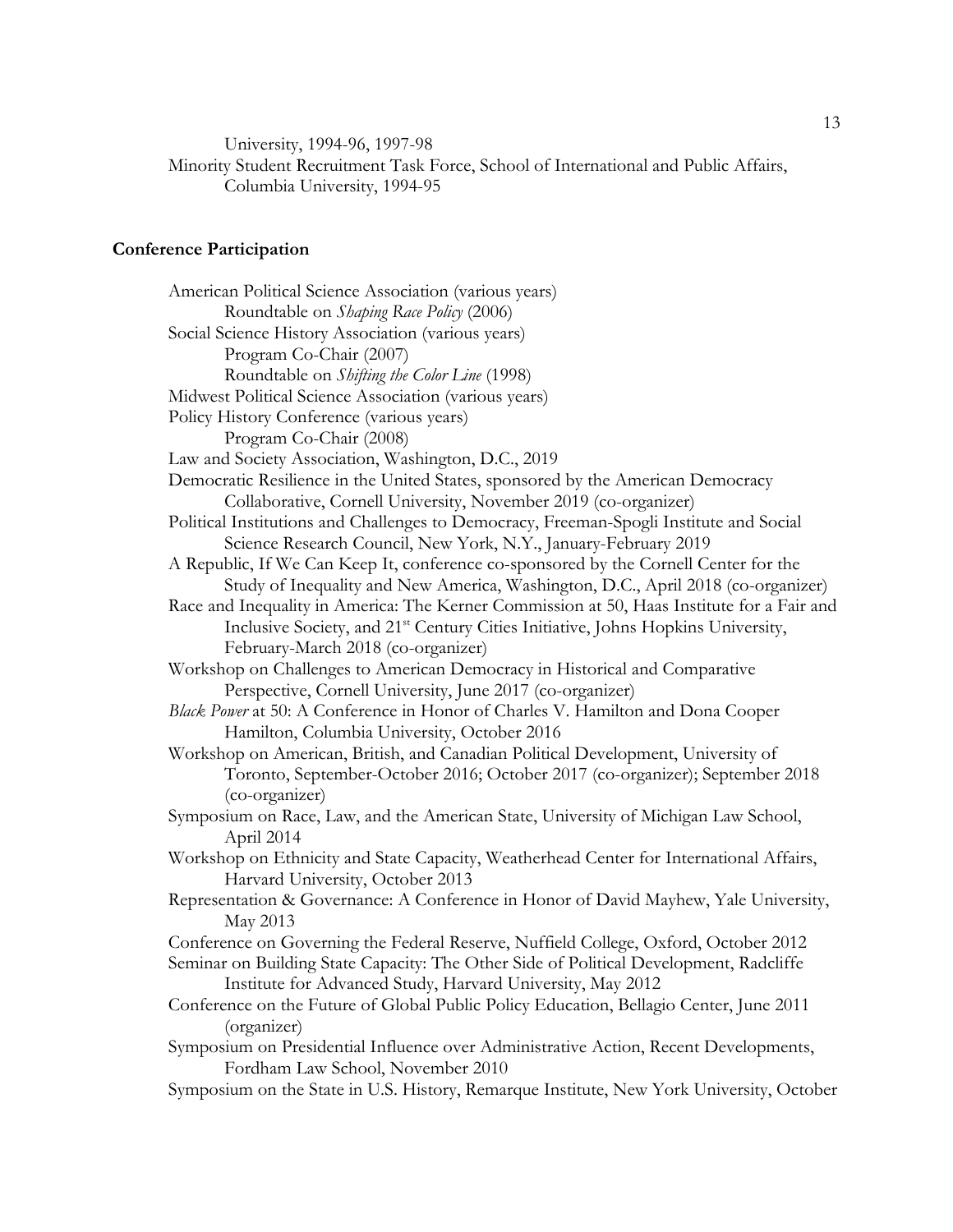2010

- Workshop on Global Inequality and Elites, Columbia University, October 2010
- Conference on Racial Inequality in a Post-Racial World?, Russell Sage Foundation, May 2010 (co-organizer)
- Conference on Reconstituting the American State: The Promise and Dilemmas of Obama's First Year, Nuffield College, Oxford, March 2010
- LSE-Columbia Health Policy Group, London, October 2009, and New York, January 2010 Conference on Immigrant Political Incorporation, Harvard University, December 2008
- Conference on Administrative Law and Regulatory Governance, University of Virginia School of Law, November 2008
- Conference on Solidarity/Isolation, Institute for Human Sciences, Boston University, September 2008

Conference on The American State, Nuffield College, Oxford, May 2008

- Public Policy Education Forum, Graduate School of Public Policy, University of Tokyo, March 2008
- Global Public Policy Network Conference, Globalizing Asia or Asian Globalization?, National University of Singapore, October 2007
- Conference on Enlarging Solidarity: Cultural Difference and Institutional Adjustments, Institut für die Wissenschaften vom Menschen, Vienna, June 2007
- Conference on Comparing Social Models in the U.S. and Europe: Challenges of Diversity, University of Texas, Austin, February 2007
- Conference on Conditions of Equality and the Challenge of Addressing Discrimination: Views from Canada, the US, and France, Columbia University, September 2006
- Conference on Race and U.S. Political Development, University of Oregon, May 2006
- Symposium on Social Justice in Transatlantic Perspective, Italian Academy for Advanced Studies, Columbia University, March 2006
- Workshop on Doing Research that Matters, Mailman School of Public Health, Columbia University, March 2006
- Liberty Fund Colloquium on Liberty and Education in the Modern World, Rosslyn, Virginia, March 2006
- Workshop on Women's Political Leadership in Democracies, City University of New York, November 2005
- Conference on the 2007 Renewal of the Voting Rights Act, Russell Sage Foundation, June 2005
- Re-envisioning Society: The State of the Nation and the Social Imagination, Central European University, Budapest, June 2004
- American Democratization in Comparative Context, Institutions, Politics and Ideology, Nuffield College, Oxford, March 2004
- National Academy of Social Insurance, January 2003 (featured luncheon speaker)
- Congress and History, American Institutions Project, Institute for Social and Economic Policy and Research, Columbia University, June 2002; Massachusetts Institute of Technology, May 2003
- Conference of Europeanists, Council for European Studies, March 2002
- Integration in Policy and Practice in Europe and the Americas, Middlebury College, March 2002
- Taking Ideas Seriously: New Perspectives on Political Change, Institute for Global Studies in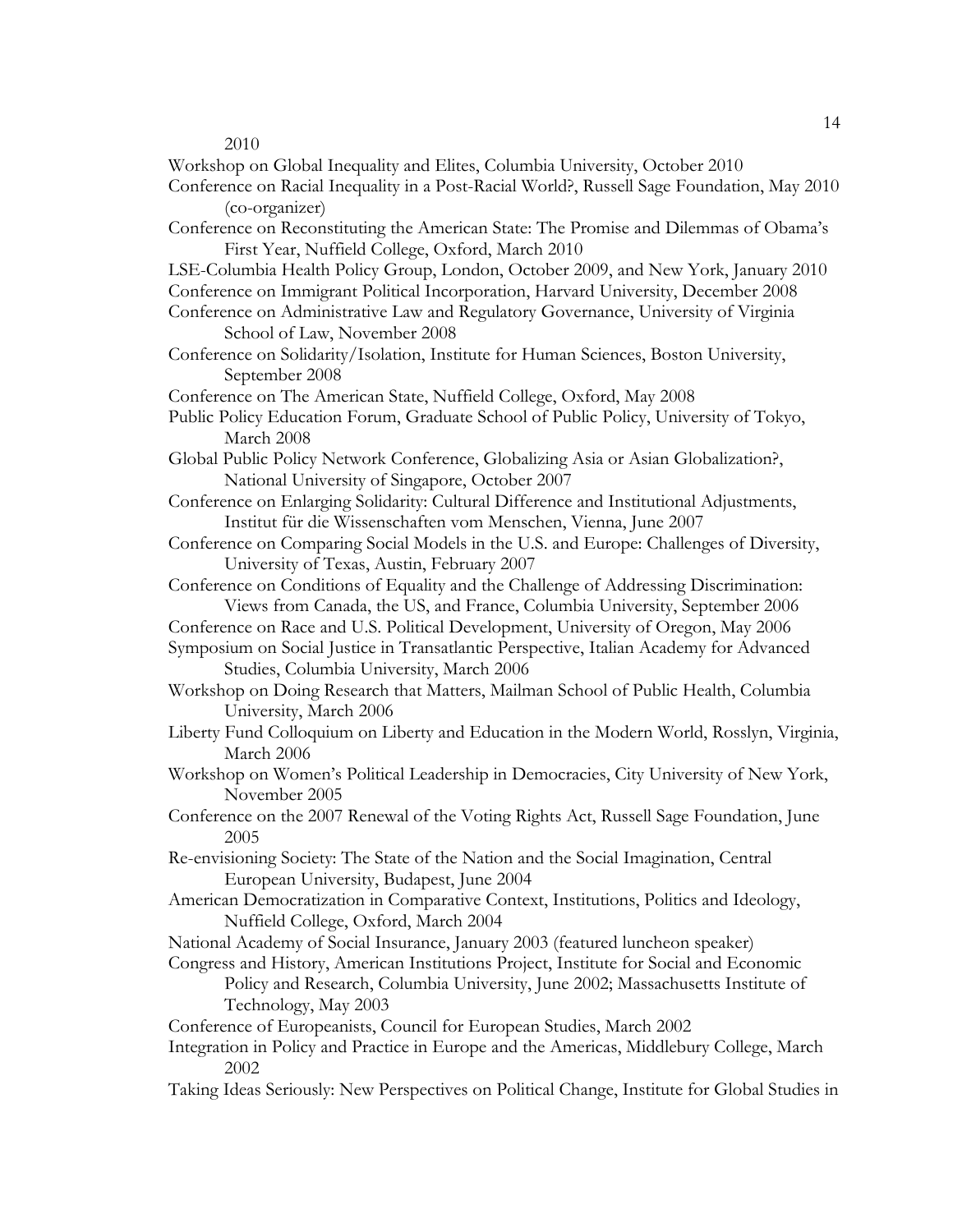| Culture, Power, and History, Johns Hopkins University, December 2001<br>Workshop on Social Policy and the Transformations of the European Welfare States,<br>European Union Center of New York, March 2001 |
|------------------------------------------------------------------------------------------------------------------------------------------------------------------------------------------------------------|
| The Legacy of Slavery and Emancipation in Europe and the Americas, Saint-Claude,<br>Guadeloupe, March 2001                                                                                                 |
| Institutional Analysis and the Contemporary Challenges of Modern Welfare States,                                                                                                                           |
| Göteborg University, Göteborg, Sweden, September 2000                                                                                                                                                      |
| Ethnicity, Social Mobility, and Public Policy in the US and the UK, Boston University,<br>March 2000                                                                                                       |
| Race, Ethnicity, and Social Mobility in the US and the UK, Bath, England, June 1999                                                                                                                        |
| Framing Equality: Inclusion, Exclusion and American Political Institutions, Rutgers<br>University, March 1999                                                                                              |
| Race in the Development of American Politics and Society, University of Rochester, May<br>1998                                                                                                             |
| Organization of American Historians, 1997                                                                                                                                                                  |
| Presidential Power: Forging the Presidency for the Twenty-First Century, Columbia<br>University, November 1996                                                                                             |
| Health Care for Children, Robert Wood Johnson Foundation and Columbia University,<br>October 1996                                                                                                          |
| American Sociological Association, 1996                                                                                                                                                                    |
| Workshop on Race, Ethnicity, Representation, and Governance, Center for American<br>Political Studies, Harvard University, June 1992 and June 1994                                                         |
| Southern Political Science Association, 1991                                                                                                                                                               |

### **Invited Lectures** (selected)

Boston University, Institute on Race and Social Division; University of California, Los Angeles, School of Law; Columbia University; University of Chicago; Drexel University; Harvard University, Department of Government; Harvard University, Wiener Inequality and Social Policy Seminar; Illinois Wesleyan University; Johns Hopkins University; Lawrence University; New York University; Northwestern University; University of Oregon; University of Pennsylvania; Rutgers University, Newark; University of Rochester; Russell Sage Foundation; Teacher's College, Columbia University; University of Texas, Austin; Tulane University; University of Virginia, Miller Center of Public Affairs; University of Wisconsin, Madison; Yale University; Pontificia Universidad Católica de Chile, Santiago; Centro de Investigación y Docencia Económicas, Mexico City; Universidad Externado de Colombia, Bogotá; Göteborg University; Lee Kuan Yew School of Public Policy, National University of Singapore; Institut d'Etudes Politiques de Paris (Sciences Po)

### **Other Professional Positions and Activities**

Visiting Scholar, Centre d'étude des politiques de l'immigration, de l'intégration et de la citoyenneté, Fondation Nationale des Sciences Politiques, Paris, April 1999 Fellow, Center of Domestic and Comparative Policy Studies, Princeton University, 1992-94